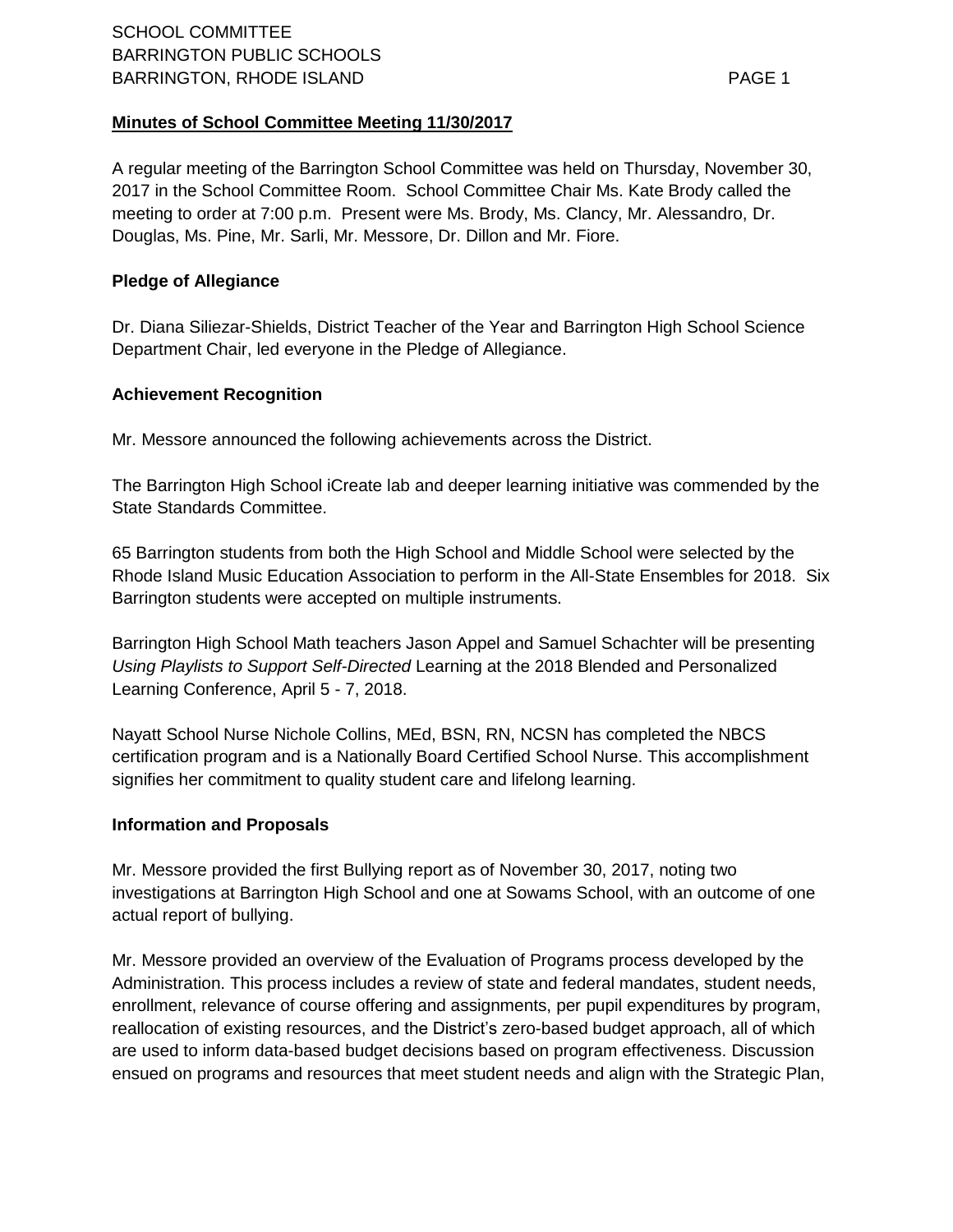reallocation and sharing of resources, the world language program at Barrington Middle School, and other metrics that might be used to evaluate programs.

Dr. Dillon provided an overview of the 2016-2017 New England Common Assessment Program (NECAP) science assessment results, as well as a review of the work that has been done to align the District's science curriculum to Next Generation Science Standards (NGSS). These efforts include an increase in scientific inquiry in all grades, the use of science notebooks, a new focus on engineering and science practices, and an emphasis on interdisciplinary connections between science and math and English. She introduced the building administrators and educators present at the meeting who provided the Committee the last report on the NECAP science assessment. Present were Hampden Meadows School Principal Ms. Tracey McGee, Hampden Meadows School Science Teacher Ms. Carrie Clegg, Barrington Middle School Principal Dr. Andrew Anderson, Barrington High School Principal Mr. Joseph Hurley and Barrington High School Science Department Chair Dr. Diana Siliezar-Shields. Discussion ensued regarding proficiencies and interventions. The Committee expressed its appreciation to the administrators and educators for their investment in their students and for being leaders in 21st century learning. Mr. Messore expressed his appreciation of the collaboration of the administrators and educators on decisions and accomplishments they have made over the last six years in the PK-12 science program.

Ms. Brody requested that there be a change in order of an agenda item under "New Business, School Committee" to address a field trip request.

Dr. Anderson presented a request for approval of the Barrington Middle School 8<sup>th</sup> Grade field trip to Washington, DC on May 31 – June 2, 2018. This trip will include visits to the National Museum of Natural History, Martin Luther King Memorial, National Mall, the Capitol, Mount Vernon, Arlington Cemetery and the Air and Space Museum. He noted the cost is higher than previous years due to an earlier departure time, and that scholarship funds are available to cover up to 50% of the cost so that all students will have the opportunity to participate.

**Ms. Clancy moved, and Mr. Alessandro seconded approval of the Barrington Middle School 8th Grade field trip to Washington, DC. The motion passed 5-0 with Ms. Brody, Ms. Clancy, Mr. Alessandro, Dr. Douglas and Ms. Pine voting in the affirmative.**

#### **Public Comment**

There was no Public Comment.

**Old Business** Superintendent and Staff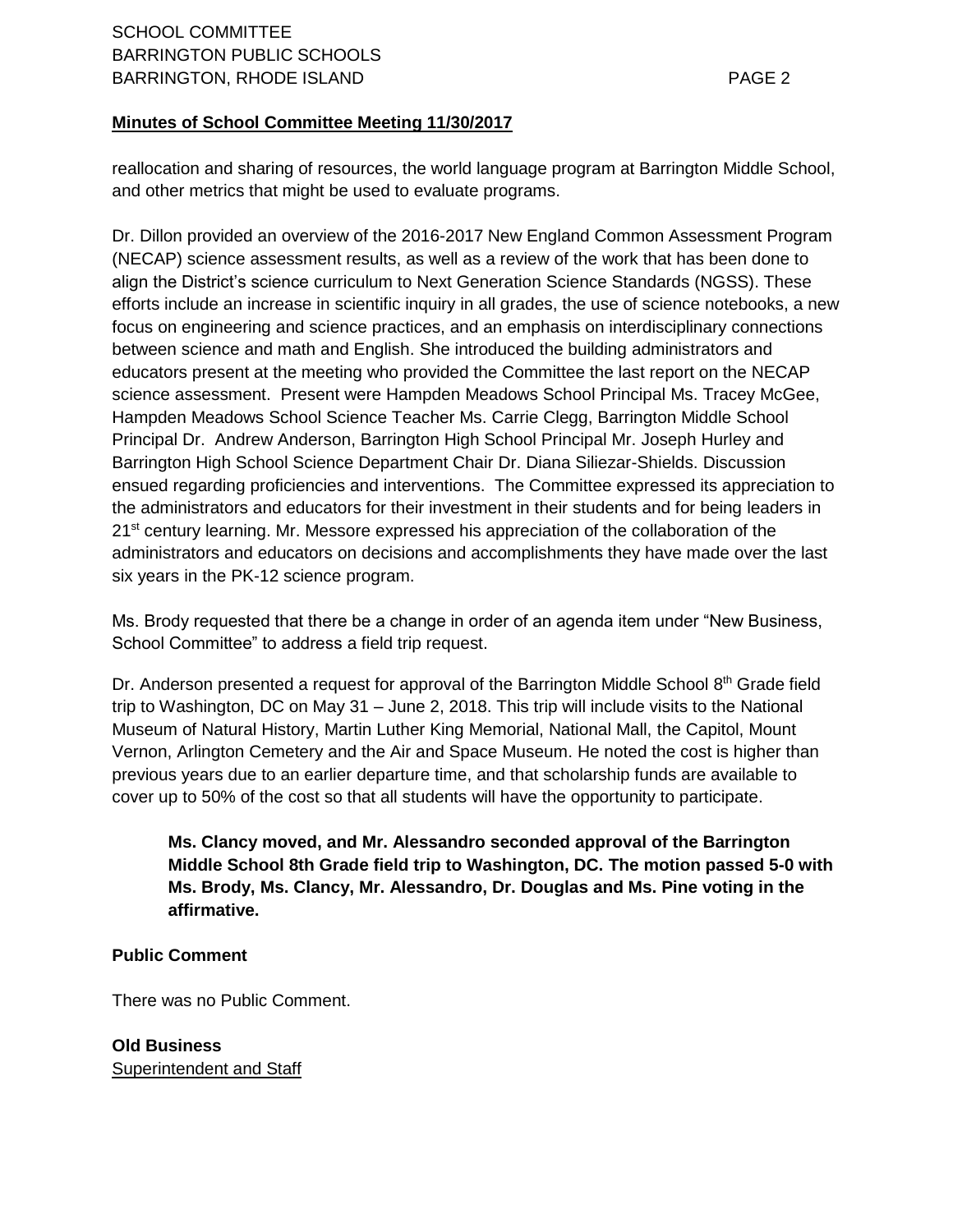Mr. Fiore, Ms. Clancy and Mr. Larry Trim of Kaestle Boos Associates, Inc. provided the Barrington Middle School (BMS) Building Committee report, including a revised timeline which includes December 13 as the anticipated date to issue documents for Public Bid, the contractor bid/review phase from December, 2017-January, 2018, award of a contract in mid-February, 2018 and the start of construction in March, 2018. Mr. Fiore stated that he will be attending the State School Building Task Force meeting on December  $7<sup>th</sup>$  to learn about and discuss consideration of state reimbursement incentives. A brief discussion ensued. The next meeting of the Barrington Middle School Building Committee will be held on Monday, December 18 at 7:00 p.m. at the Barrington Middle School Library.

Mr. Messore introduced Mr. George Finn, Director of Athletics and Student Activities, who provided an update to the Committee regarding his work on the Athletics and Student Activities Action Plan. This work includes the roll out of an "athlete experience reflection" questionnaire. Data received from this questionnaire will be incorporated in the development of the action plan. The Athletic Advisory Council is continuing its work to develop a philosophy statement, policies and procedures, and goals and objectives for Barrington High School athletes and students. Discussion ensued regarding the questionnaire and the reporting of results. Mr. Messore will provide quarterly updates to the School Committee.

Mr. Alessandro expressed his appreciation to Mr. Finn for his presentation to former Coach Frank Murgo, renaming the Barrington High School Gymnasium after him. Ms. Brody inquired about the formal dedication. Mr. Messore noted the continuing work to complete construction of the signage at the gymnasium. Mr. Finn state that, upon completion of construction, a dedication ceremony will be held at the High School.

Mr. Messore provided a Transportation update relative to safety and traffic at Barrington Middle School, including the ongoing collaboration with the Administration and the Barrington Police Department relative to bike safety, traffic patterns and potential improvements. The Administration will mobilize a plan for evaluation of bus ridership data in an effort to capture transportation efficiencies, and will provide the information to the Policy Committee to help in its discussion of the Transportation Policy. Discussion ensued on early pick-up times, idling buses, rider counts, potential impact of construction work in the spring, and external review of the data.

Mr. Messore provided an update on the status of efforts to offer child care options at Hampden Meadows School. Two vendors have requested information from the Administration to support compliance with regulations for licensure. Discussion ensued regarding a timeline and regarding unsanctioned vendor communications to families in the District. Ms. Brody requested the Administration communicate the status of the child care options to families in the District.

# School Committee

There was no Old Business from the School Committee.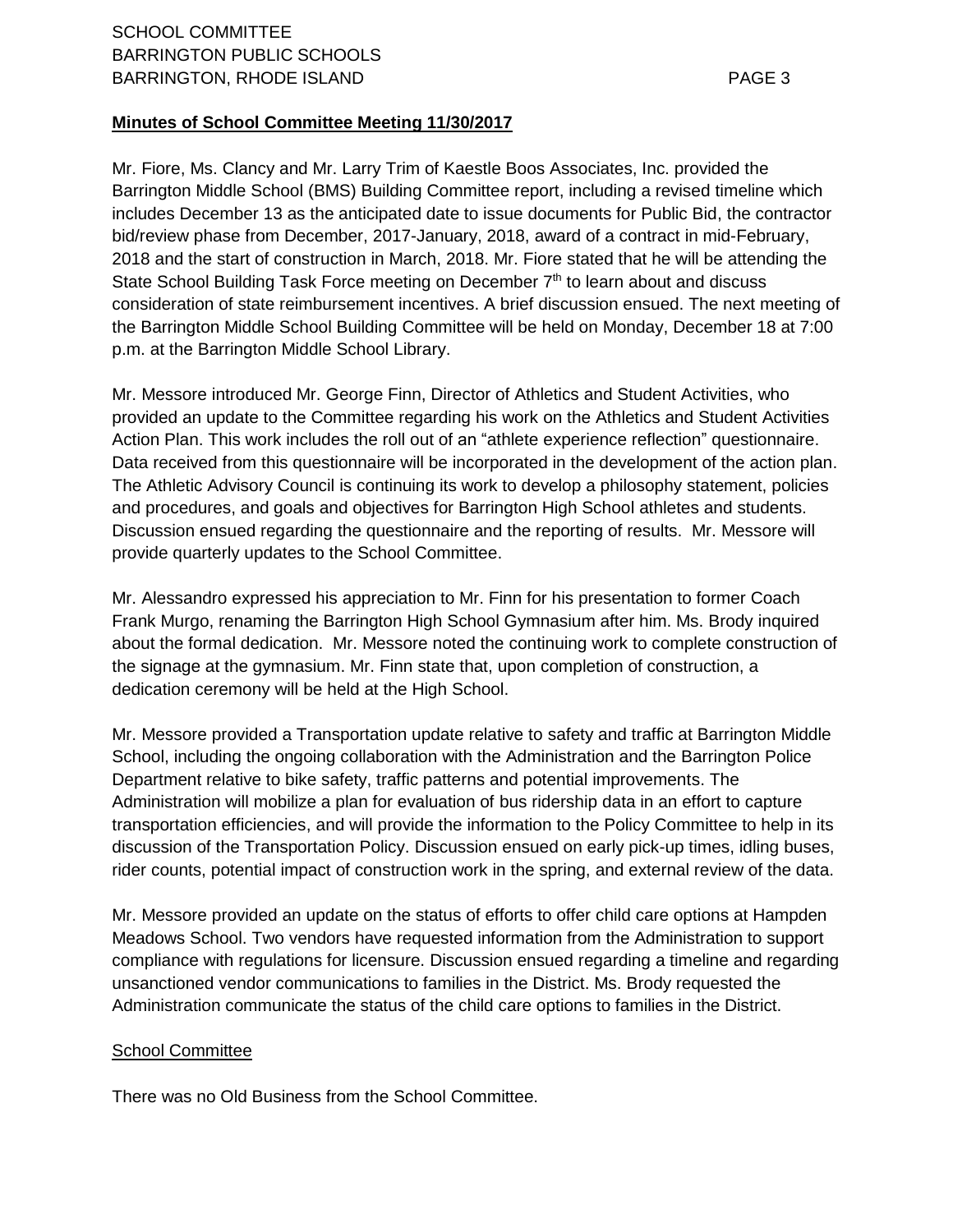# SCHOOL COMMITTEE BARRINGTON PUBLIC SCHOOLS BARRINGTON, RHODE ISLAND PAGE 4

**Minutes of School Committee Meeting 11/30/2017**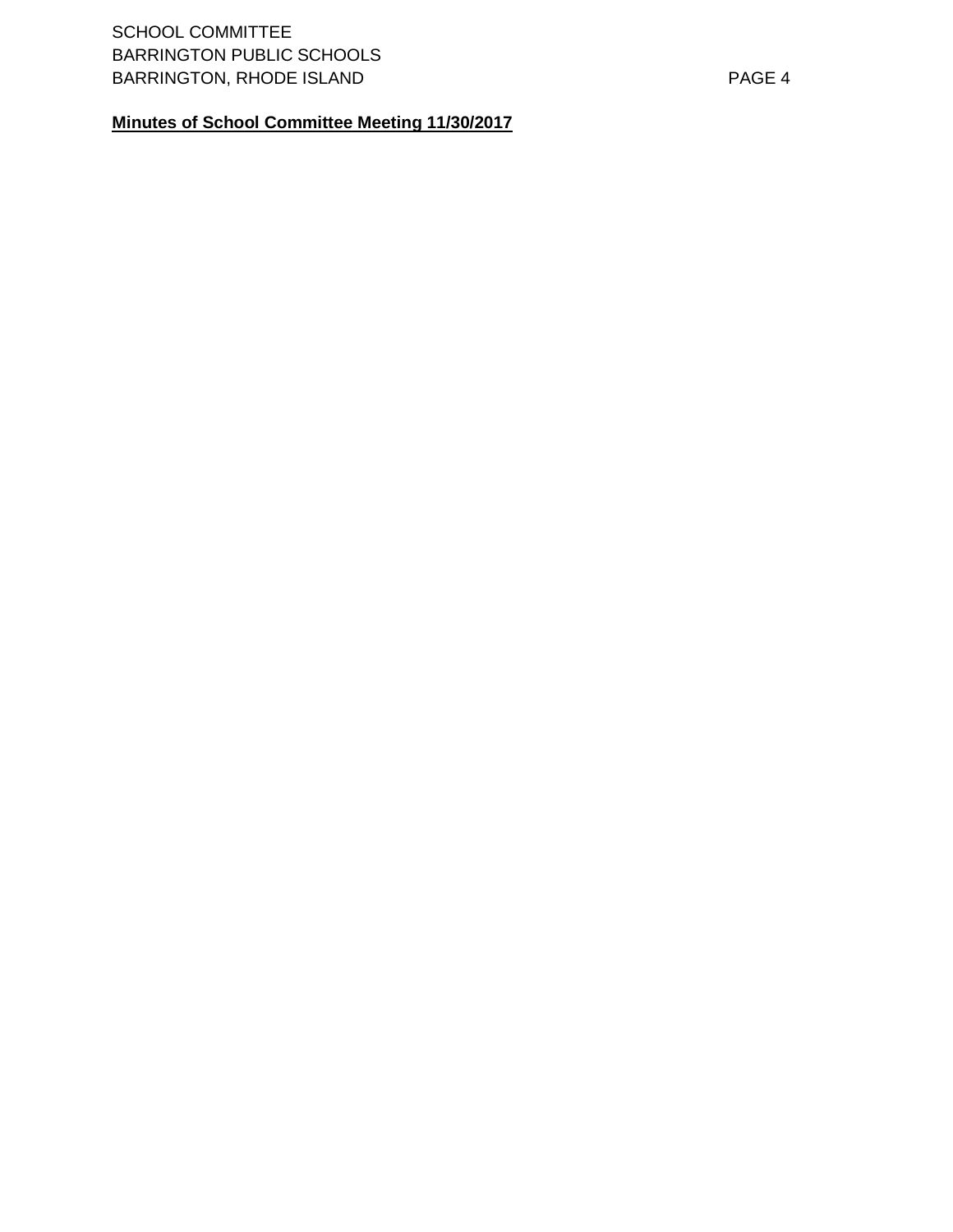# **New Business**

# Student Representative to the School Committee Update

Mr. Sarli provided the following information in his Student Representative Update:

- Advisory students are creating cards for patients in Hasbro Children's Hospital in recognition of Giving Tuesday
- Barrington Education Foundation (BEF) Showcase on Teaching and Learning is Saturday, December 9, 2:00 – 4:30 p.m.
- Future Business Leaders of America (FBLA) are collecting donations for March of Dimes
- Superlatives for Seniors.

# Superintendent and Staff

Personnel

**Ms. Clancy moved and Mr. Alessandro seconded approval of the recommendation of the Superintendent relative to the appointment of Mr. Brett Kearns, Yearbook Advisor, Barrington Middle School. The motion passed 5-0 with Ms. Brody, Ms. Clancy, Mr. Alessandro, Dr. Douglas and Ms. Pine voting in the affirmative.** 

Mr. Fiore provided an overview of the Monthly Expenditures for October, 2017 in the amount of \$3,963,585.21. He stated that District expenditures are on target for the year. He reported that the Administration will not be making a recommendation for an additional educator at this time. A brief discussion ensued on the "Employee Benefits", "Substitutes", and "Social Workers" line items.

**Ms. Clancy moved and Mr. Alessandro seconded approval of monthly expenditures for October, 2017 in the amount of \$3,963,585.21. The motion passed 5-0 with Ms. Brody, Ms. Clancy, Mr. Alessandro, Dr. Douglas and Ms. Pine voting in the affirmative.** 

Mr. Fiore introduced a discussion regarding the way in which the District procures legal counsel. He suggested that as the FY 18 operating budget is being developed, it may make sense to review legal services and fee structure options. Discussion ensued on past years' legal fees and services, and the recent decision by the Policy Committee to incorporate a review of all proposed policies by legal counsel. The Committee requested that the Administration provide historical reference data for continued discussion at its next meeting to be held on December 14.

Mr. Fiore confirmed that official District enrollment, as of October 1, is 3337, and noted that the Administration will present a district enrollment data report, including historical trends and future projections as reported by the New England School Development Council (NESDEC), at the next School Committee meeting on December 14. Mr. Messore noted that Administration is communicating with the Town Manager regarding projects in town that may have an impact on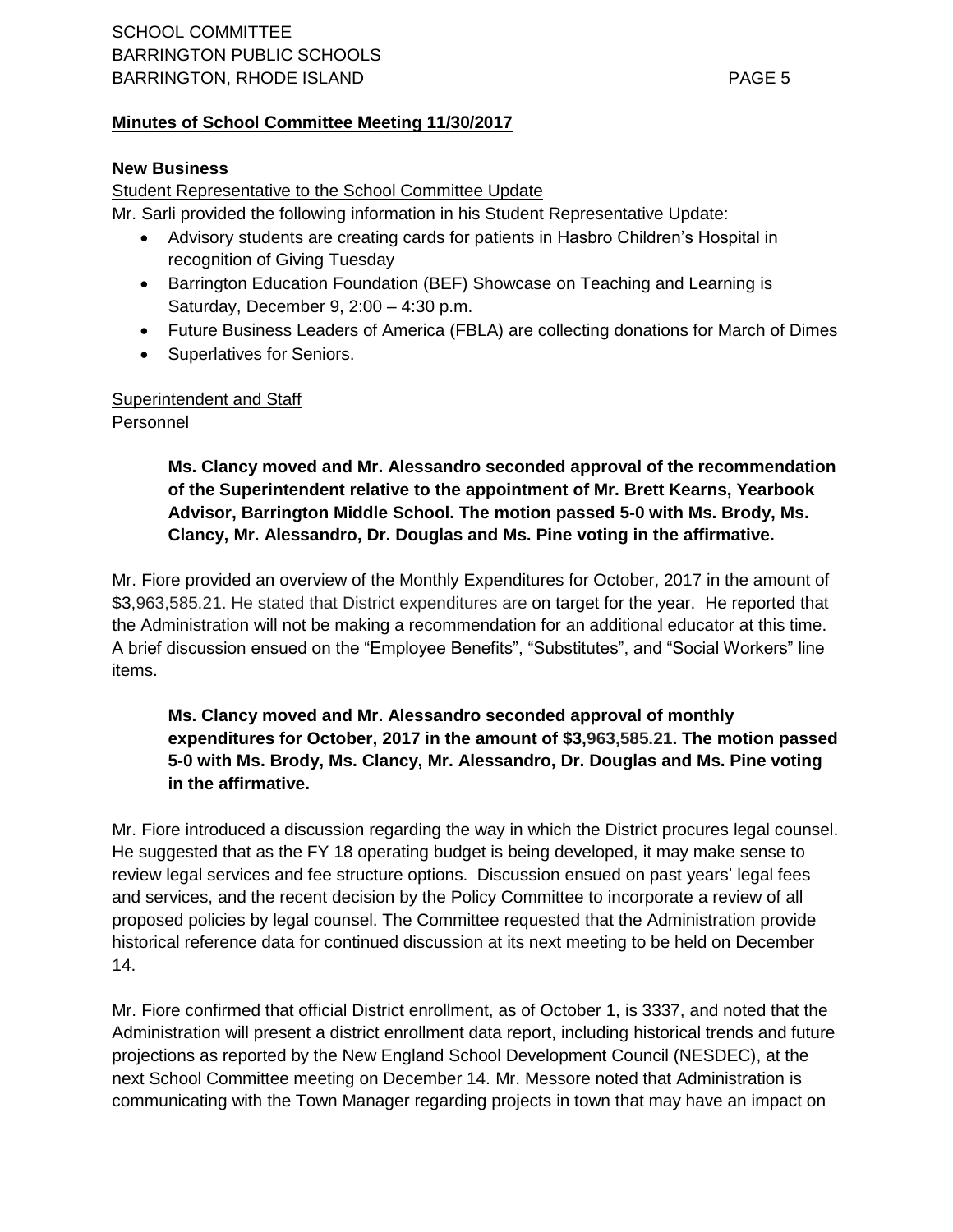future enrollment. Ms. Brody suggested that the demographic analysis completed as part of planning for the new Barrington Middle School may be a data source for future projections.

Mr. Messore reported on the recent 2-day Studer Education "Destination High Performance Conference" in Nashville, Tennessee that was attended by Ms. Brody, Mr. Alessandro, Dr. Douglas, Dr. Dillon, Mr. Hurley and Mr. Messore. This conference included Performance Excellence presentations from districts from across the nation; Barrington Public Schools was the only district in attendance from New England. These districts, as Studer Education partners, shared their experiences and promising practices with the development of systems approaches for continuous improvement. There was discussion regarding assessing and diagnosing strengths and weaknesses, and the use of these assessments to align goals, set priorities and create action plans. Also discussed was service excellence, the use of score cards, and shared common obstacles and successes in the quest for organizational excellence.

#### School Committee

Ms. Clancy asked for the Committee's endorsement of the Final 100% Construction Documents presented by Kaestle Boos Associates, Inc. (KBA).

**Ms. Clancy moved and Mr. Alessandro seconded to approve the final 100% Construction Documents presented by Kaestle Boos Associates, Inc. for inclusion in the Barrington Middle School Project Bid Package. The motion passed 5-0 with Ms. Brody, Ms. Clancy, Mr. Alessandro, Dr. Douglas, and Ms. Pine voting in the affirmative.**

Mr. Fiore provided the following dates relative to the bidding process: bid advertisement beginning on December 13, mandatory pre-bid meeting for potential bidders on December 20, questions from contractors due by January 5, 2018, responses to questions from contractors due by January 12, and final bids due January 19, 2018. Mr. Fiore announced that the Rhode Island School Building Task Force meeting will be held on December 7 from 4:30 – 6:00 p.m. in Conference Room A, Department Administration Building.

Mr. Messore provided an update on implementation of the Communication Policy, including a summer Administrators Communication Workshop facilitated by Communications Consultant Chris Horan, staff training, design and use of social media, school newsletters, and a community bulletin board. He reported on the Administration's work with Parent Teacher Organization (PTO) presidents to solicit their feedback, including a proposed second meeting. He stated that Administration is developing a document for parents to be distributed through school newspapers regarding different communication tools and how to use them. Discussion ensued. Mr. Sarli expressed concern regarding the use of Twitter versus other platforms that have a stronger following. Dr. Douglas reported that she is researching Instagram and seeking student assistance on other forms of communication.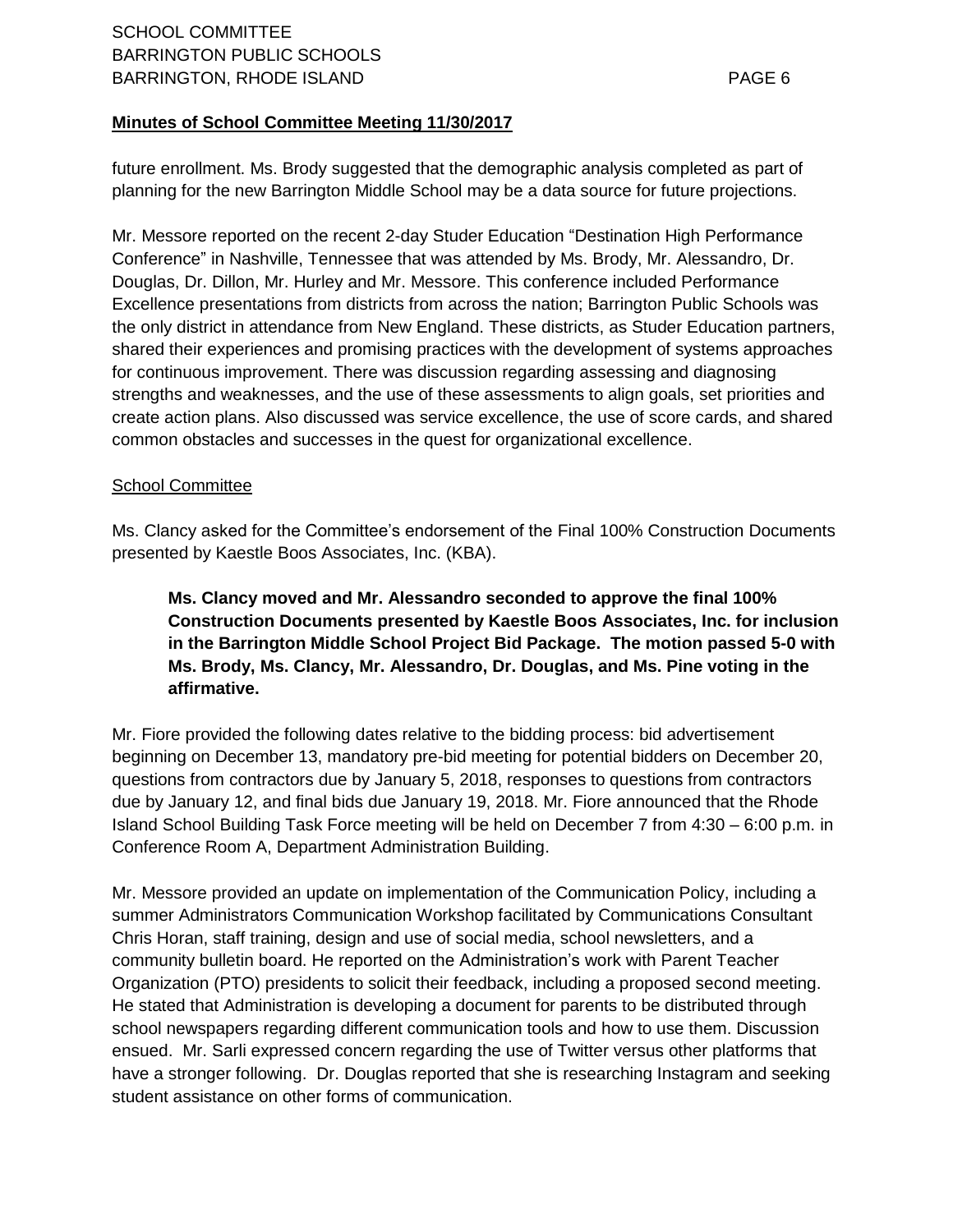Ms. Brody raised the topic of School Committee members' personal contact information to be published in the Town calendar. This information is due December 8. Dr. Douglas voiced her concern with providing her personal contact information for the calendar, and requested a school email account be setup for school related business. Discussion ensued on the use of Google numbers and school email accounts. Ms. Brody requested the Administration follow up with each Committee member after the meeting.

Ms. Brody requested that Mr. Fiore share with the Committee an overview of the process Tiverton Public Schools used to evaluate and update its website.

Ms. Brody introduced for discussion the idea of a community forum on electronic cigarettes and vaping, given the increase in use among youth. She requested that the Health and Wellness Committee provide a recommendation regarding educational strategies for youth and the community. Mr. Messore noted the Health and Wellness Committee's proactive work. Upcoming events include a discussion of vaping at the Barrington High School Parent Association meeting on December 5, discussion regarding use and identification of e-cigs and vaping at Barrington High School's Faculty Meeting on December 12, a week-long focus on student awareness in December, and the Bay Team's efforts to plan with Barrington High School, Barrington Middle School, and Hampden Meadows School for a Spring Community Forum on vaping identification and dangers.

# **Public Comment**

There was no Public Comment.

# **Decision Items**

**Mr. Alessandro moved and Dr. Douglas seconded approval of the Consent Agenda.** 

Dr. Douglas noted two corrections.

**The motion passed 4-0 with Ms. Brody, Mr. Alessandro, Dr. Douglas and Ms. Pine voting in the affirmative. Ms. Clancy abstained as she was not present at the November 2, 2017 meeting.**

# **Discussion Items**

Mr. Messore reported that the next School Committee meeting on December 14 will be the annual Organizational Meeting. He will present District Enrollment Data at this meeting. He also noted that "Approval of 2018-2023 Barrington Public Schools Strategic Plan" should be moved to February 8 on the list of "2017-2018 Tentative Dates and Topics.